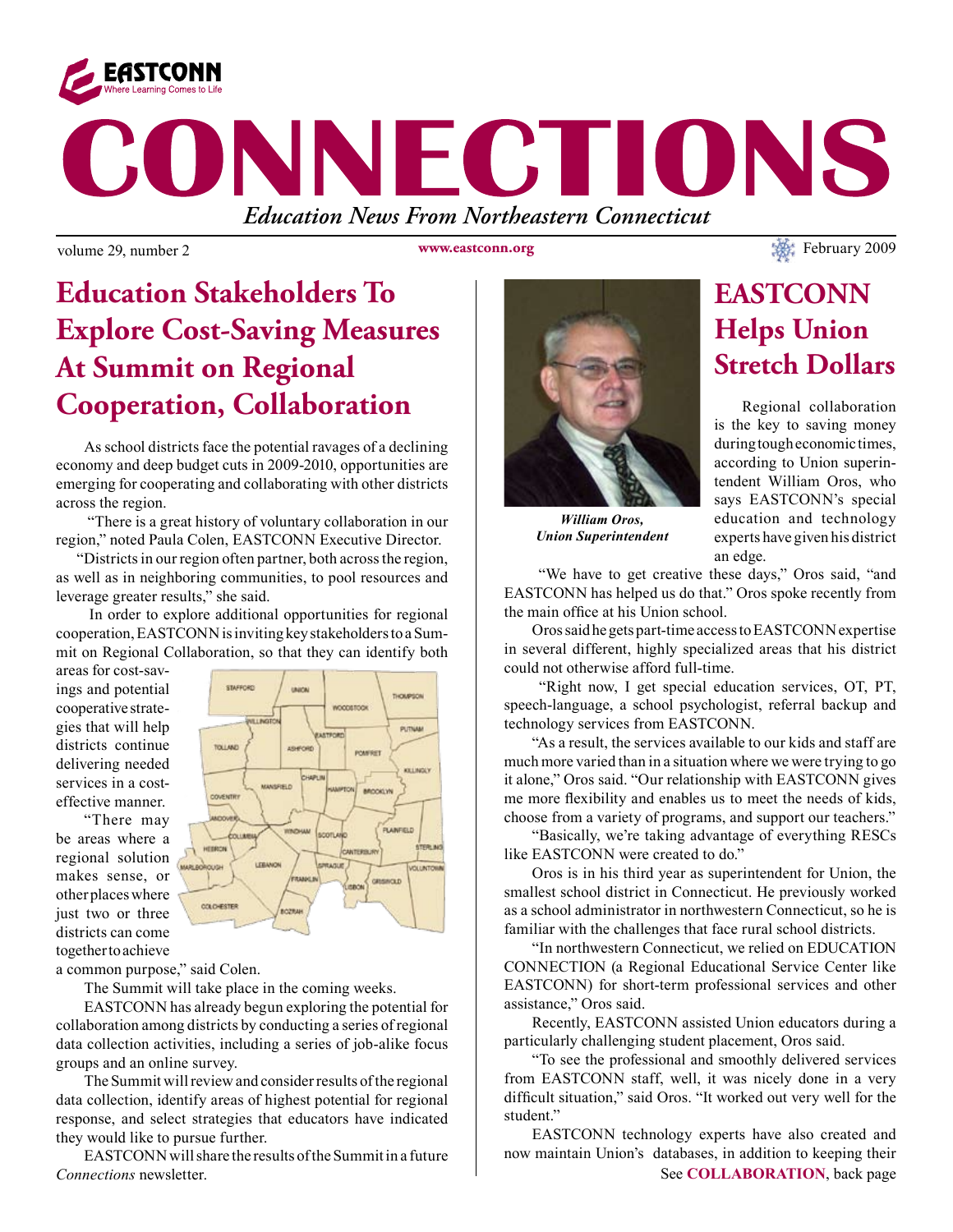### **Calendar of EASTCONN Workshops & Events**

#### **FEBRUARY 2009**

- 13 .............ConnCASE Meeting
- 19 ............. Plan Growth and Development
- 23 .............Language Arts Council
- 24 ............. Forensics: Reconstruct, Investigate, Analyze and Identify
- 24 ............. Motivating the Plugged-In Generation:
- Digital Storytelling for K-12 Teachers
- 26 ............. URSA/NASA Meeting

#### **MARCH 2009**

- 2 ...............Community of Practice: ECO (Early Childhood Outcomes) Reporting Procedures for Related Services 4 ...............The Potential of Podcasting: Twilight Series 5 ...............Technology Council 13 .............ConnCASE Meeting 17..............Regional Staff Development Council 23 .............RtI Council 24 .............Excel in the Classrooms - Students Using Data: Twilight Series 25 .............LAS Links Data Analysis to Inform In-
- struction 26 ............. URSA/NASA Meeting
- 27 .............Community of Practice: Positioning and Mobility Equipment Expo 2009

#### **APRIL 2009**

- 1, 2 & 3 ....Lindamood Phoneme Sequencing® (LIPS®) 3 .............. Differentiation in Practice: Strategies and Tools for Connecting Curriculum and Kids 7 .............Inspire Data for the Classroom - Students Using Data: Twilight Series 7 .............Electric Circuits
	- 7 .............Revitalizing Outdoor Play
	- 8 .............Balancing and Weighing
	- 16..............Increasing Student Achievement Through Content Area Writing in Middle School
- 28 .............Rocks and Minerals
- 30 ............. Science in the Primary Classroom

*Note: Workshops fll up quickly, so please reserve seats early. EASTCONN workshops are subject to change. Please e-mail the EASTCONN Conference Offce at dsylvestre@ eastconn.org for more information about any of the meetings and workshops listed here.* 

*Register online for any of the above workshops at www. eastconn.org. Click on "Workshops."*



### **Senna Named CTAA Director**

Amy Senna, a former Granby elementary school teacher, has been named director of the Capitol Theater Arts Academy (CTAA), EASTCONN's afterschool, community arts program located in the Capitol Theater in downtown Willimantic.

Senna has already begun working as CTAA director, according to Thomas Cronin, EASTCONN's Director of

*Amy Senna, CTAA Director*

Education Services.

"We're very pleased that Amy Senna has agreed to join us at CTAA," Cronin said. "She is an outstanding educator with a master's degree in arts education and has tons of enthusiasm for kids and the arts. I look forward to seeing her energy and vision at work in the Capitol Theater Arts Academy."

Senna will oversee CTAA arts classes, which are open to area residents of all ages. Taught by artists and working professionals, CTAA classes are offered in acting, dance (ballet, creative dance, hip-hop, jazz, modern, tap, Scottish dance), cartooning, piano, music theory, and voice.

"I'm delighted to take on these new responsibilities and to become involved in helping the arts academy grow and to foster children's excitement about the arts," Senna said.

Senna, who is a certifed teacher, most recently taught both grades three and fve in the Kelly Lane Intermediate School in Granby. Senna has been a teacher since 1999.

 $\phi_1$   $\phi_2$   $\phi_3$ 

# **Plainfield Teacher Honored**

Congratulations to Plainfeld Special Education Teacher Marie Constantinou, of Norwich, who has been named 2009 Plainfeld Teacher of the Year.

"To be simply nominated is an incredible honor," said Constantinou, who said her peers had submitted her name. "But then, to actually win…wow!"

Constantinou has spent 30 years as a special education teacher, and 15 years as a preschool special education teacher at Plainfeld's Early Childhood Center. Before teaching in Plainfeld, Constantinou worked for EASTCONN and the former state Department of Mental Retardation, now the Department of Developmental Services.

#### **EASTCONN** *Connections*

Writer/Editor: Teddie Sleight ~ tsleight@eastconn.org Assistant: Cindy Laurendeau  $\sim$  claurendeau $@$ eastconn.org

**Communications Department** Dotty Budnick, Director  $\sim$  dbudnick@eastconn.org

**EASTCONN Administration** Paula M. Colen, Executive Director

> **EASTCONN**, 376 Hartford Turnpike, Hampton, CT 06247 860-455-0707 FAX: 860-455-0691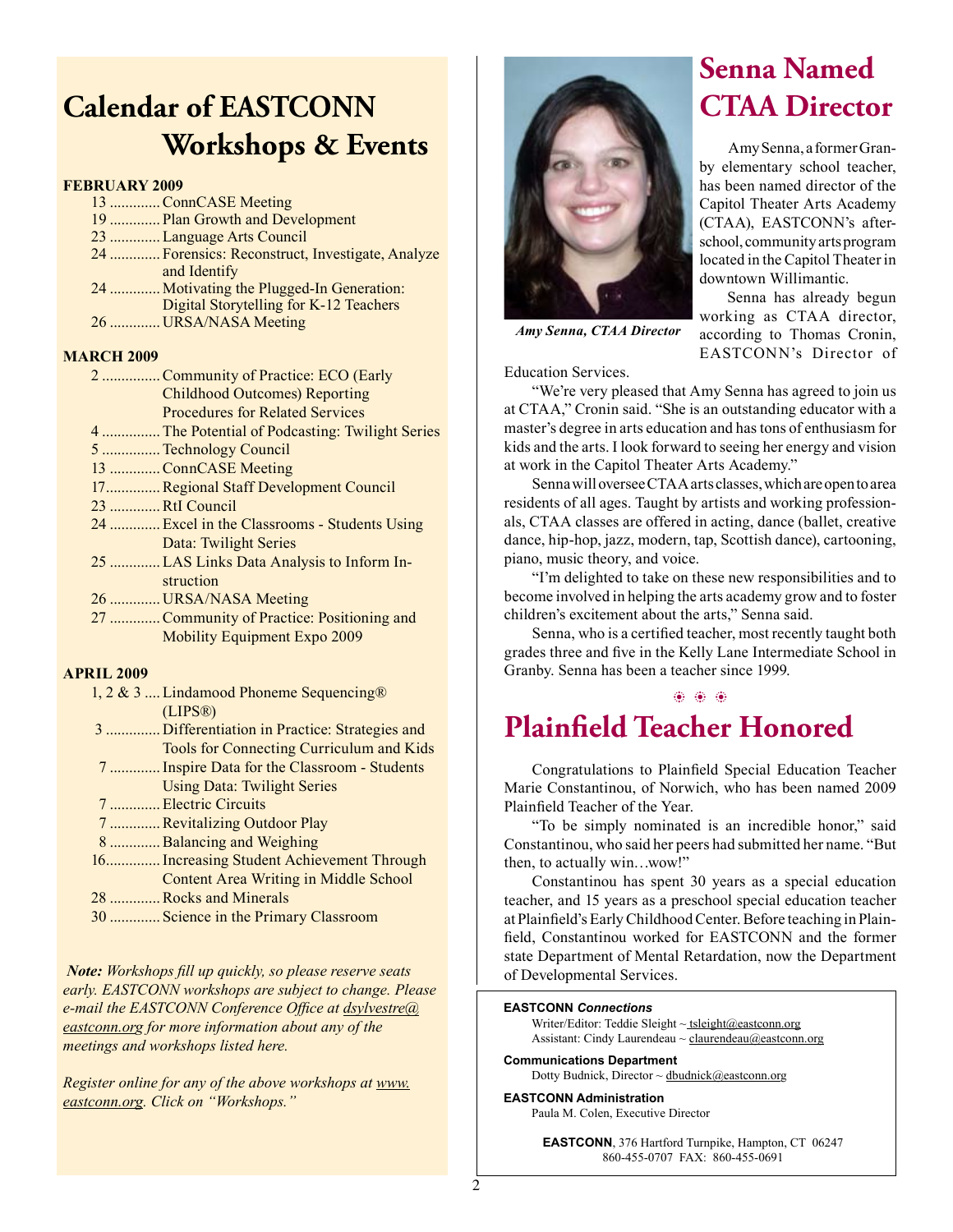# **EASTCONN Expands Assistive Technology, Audiology Services**

EASTCONN is expanding its assistive technology and audiology services in order to meet the growing number of requests from northeastern Connecticut schools.

 "There is a real need for experts in these felds in northeastern Connecticut – and around the state," said Mary Jo Chretien, EASTCONN's Related Services Coordinator.

As a result, Chretien said EASTCONN has added two new staff members: Assistive Technology Specialist Amy Norton and Educational Audiologist Heather Carter.

 "By adding Amy and Heather to our staff, EASTCONN is better able to help school systems address the needs of entire classrooms and schools, as well as help program for specifc students."



*Assistive Technology Specialist*

 Norton, M.A., A.T.P., conducts AT evaluations and provides the latest training, information, technical assistance, and consultation on the continuum of AT devices and services for groups and individuals. She also serves on the Advisory Council of the Connecticut Tech Act and will coordinate the Transition Network for the EASTCONN and LEARN regions. Her interests and experiences complement those of EASTCONN's Assistive Technol-

 Carter, Au.D., CCC-A., can assist districts in supporting individual students who have

assessment of the school environment to maximize student success. She can also provide consultation and professional development regarding Sound Field FM systems, auditory processing disorders, Deaf culture, cochlear implants, sign language, teacher vocal fatigue and classroom acoustics

construction). Carter's services support Scientifcally Research

ogy Specialist, Carol Magliocco, who increasingly focuses on the use of AT for literacy development.



*Heather Carter, Au.D., CCC-A Educational Audiologist*

Based Intervention (SRBI) initiatives for students, particularly those with ADD/ADHD.

To learn more about EASTCONN's expanding AT and audiology services, contact Mary Jo Chretien at  $m$ chretien $@$ eastconn.org.

Or, contact Contact Amy Norton at anorton@eastconn.org or Dr. Heather Carter at hcarter@eastconn.org.

All three EASTCONN staff may be reached at 860-455- 0707.



*Presenter Mike Wasta, in blue shirt, above, chats with educators at a recent SRBI training session at EASTCONN Hampton.*

### **National SRBI Expert Presents Dynamic Workshop to Council**

Mike Wasta, Ph.D., took the time to chat with educators following his dynamic presentation on data teams and *Enhancing Effectiveness Through Teaming* workshop at EASTCONN's January SRBI Council meeting in Hampton. Wasta, formerly the Superintendent of Bristol Public Schools, is a nationally recognized expert on SRBI implementation; he is also a Professional Development Associate for The Leadership and Learning Center, founded by Doug Reeves. Joining Wasta after the SRBI presentation in Hampton were, depicted above and left to right, Sheila McCracken (back to the camera), of Windham Public Schools; Carol Magliocco, EASTCONN's Assistive Technology Coordinator; Cathy Smith-Carolan, an EASTCONN Staff Developer; and Kelly Doubleday-Bush, an EASTCONN Curriculum Specialist.

b b b

### **EASTCONN Reaches Out For Interdistrict Grant Ideas**

The Connecticut State Department of Education is about to release its new Request For Proposals (RFPs) for the 2009-2011 Interdistrict Grant cycle and EASTCONN is seeking fresh programming ideas from area educators.

 "In the coming weeks, we will be reaching out to educators across our region – either through focus groups or via online surveys – to get their ideas for our Interdistrict Grant proposals," said Nancy Vitale, EASTCONN's Interdistrict Grant Manager.

Every two years, EASTCONN collaborates with area school districts to respond to CSDE-funded Interdistrict Grant opportunities, which are designed to increase students' understanding and experience of diversity and improve their academic performance.

EASTCONN was awarded \$1.2 million for Interdistrict Grants in the 2007-2009 grant cycle, which funded 13 Interdistrict programs, serving 32 partner towns and more than 5,500 students in grades 2-12.

 **[EDITOR'S NOTE: An insert in this newsletter describes EASTCONN's 2007-2009 Interdistrict Grant programs.]**

For more information, contact Nancy Vitale at 860-455-0707 or at nvitale@eastconn.org.